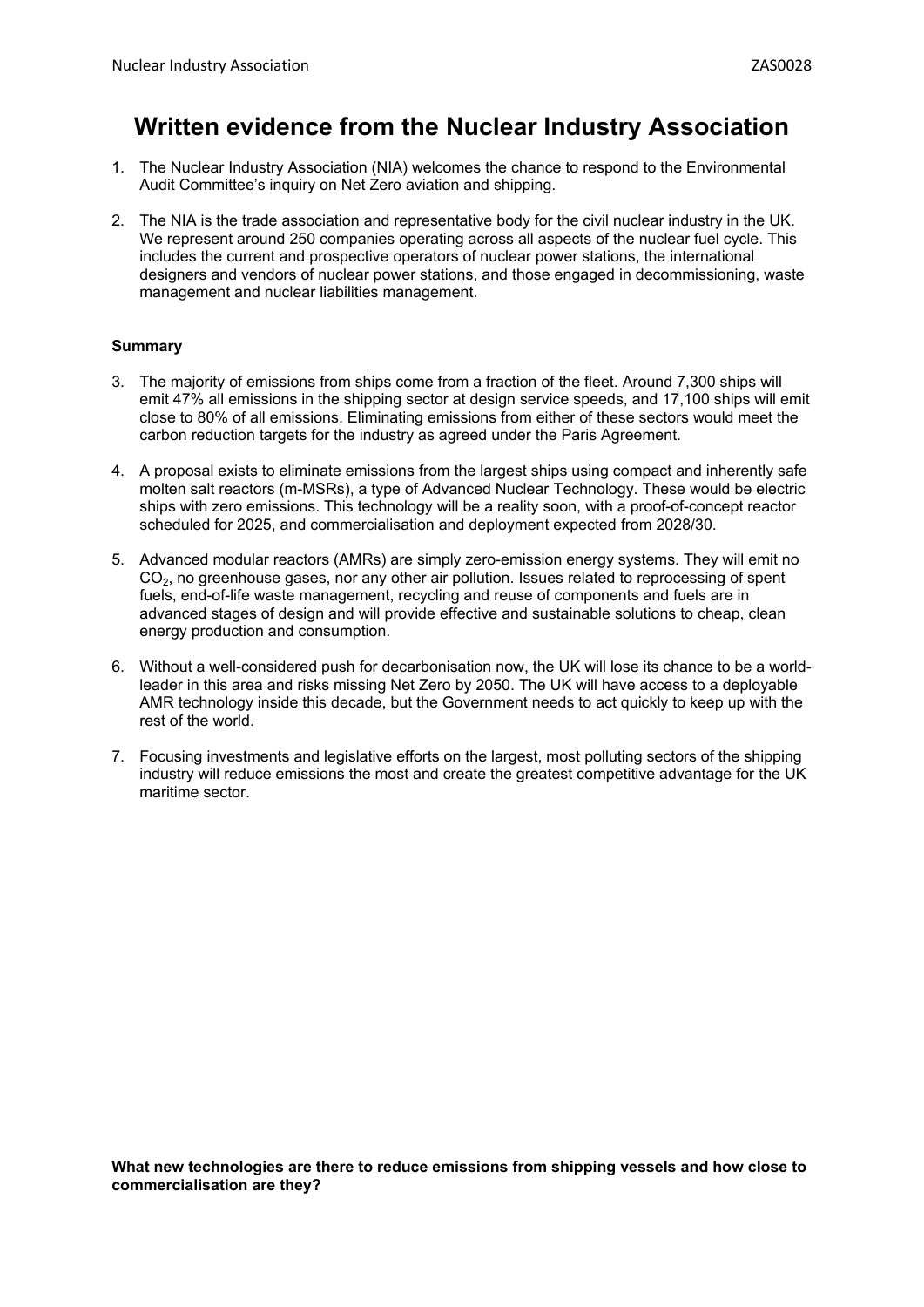- 8. There are two fundamental dichotomies in the question being asked, as the reduction in emissions from ships must be meaningful, and the cost of such solutions must be less than the cost of current fuels, including any penalties to be paid for pollution.
- 9. From the challenge posed by these dichotomies there are only two directions in which the shipping industry can move.
- 10. Meaningful emission reduction from shipping can either come from synthetic 'drop in' fuels used in combustion engines and will have to be produced by methods that actually reduce the lifecycle emissions of ships, or from advanced nuclear technologies to both power electric ships and to produce those synthetic 'drop in' fuels.
- 11. For 'drop in' fuels, the choice is now between ammonia and methanol, both produced from hydrogen with nitrogen added for ammonia and carbon added for methanol. Neither are zero emission fuels, as substantial NOx is emitted from ammonia, and  $CO<sub>2</sub>$  is emitted from methanol.
- 12. Current hydrogen production in the UK comes from steam methane reforming which 'cracks' hydrogen from natural gas, the production and combustion of such fuels produces more  $CO<sub>2</sub>$  and greenhouse gas emissions than what is currently the case with heavy fuel oil (bunker fuel) for ships.
- 13. Despite being close to commercialisation, such fuels will not reduce emissions. This is the first dichotomy.
- 14. For emissions to be meaningfully reduced when producing and using these fuels, the feedstock hydrogen will have to be made from water using electrolysis. This is a carbon and greenhouse gas-free technique. This 'clean' hydrogen can then be used to make both ammonia or methanol and meaningfully reduce emissions. Both fuels result in NOx and  $CO<sub>2</sub>$  emissions, but at a much lower rate on a lifecycle basis.
- 15. However, production of clean hydrogen is highly energy intensive and comes at a high cost of production when using wind and solar generated electricity, because the cost of both ammonia and methanol as marine fuels relies mostly on the cost of hydrogen.
- 16. With clean hydrogen as low as \$3.50 per kilo, the marine fuel equivalent price is approximately \$2,300 per ton, compared to just \$550 per ton for very low sulphur fuel oil with Brent Crude Oil at \$70 per barrel.
- 17. At \$1.50 per kg of clean hydrogen, that price of ammonia and methanol is closer to \$900 per ton equivalent. Even when adding substantial carbon taxes or pollution penalties, the price of the alternative is uneconomical and will not be adopted by the industry when at sea.
- 18. In addition, oil producing nations have the power to lower the cost of oil, and therefore bunker prices, and there is no scenario in which hydrogen-derived 'drop in' fuels which reduce emissions, will be adopted by the shipping industry.
- 19. The global shipping industry will always calculate the total cost of propulsion as the amortisation of machinery capital expenditure, the operational expenditure of fuels, lubes, and personnel, plus the cost of taxes and penalties that may be imposed. If that total is lower than the cost of running low emission fuel like ammonia and methanol, the lowest price will always win.
- 20. Clean hydrogen derived 'drop in' fuels can therefore reduce emissions but cannot be commercialised unless they are mandated by law, as this would make the price difference between fossil fuels and 'dirty hydrogen', plus carbon taxes and pollution penalties, irrelevant. This is the second dichotomy.
- 21. The path to clean hydrogen, which both meaningfully reduces emissions and at a price comparable top 'dirty' hydrogen from LNG, is to use dedicated production facilities powered by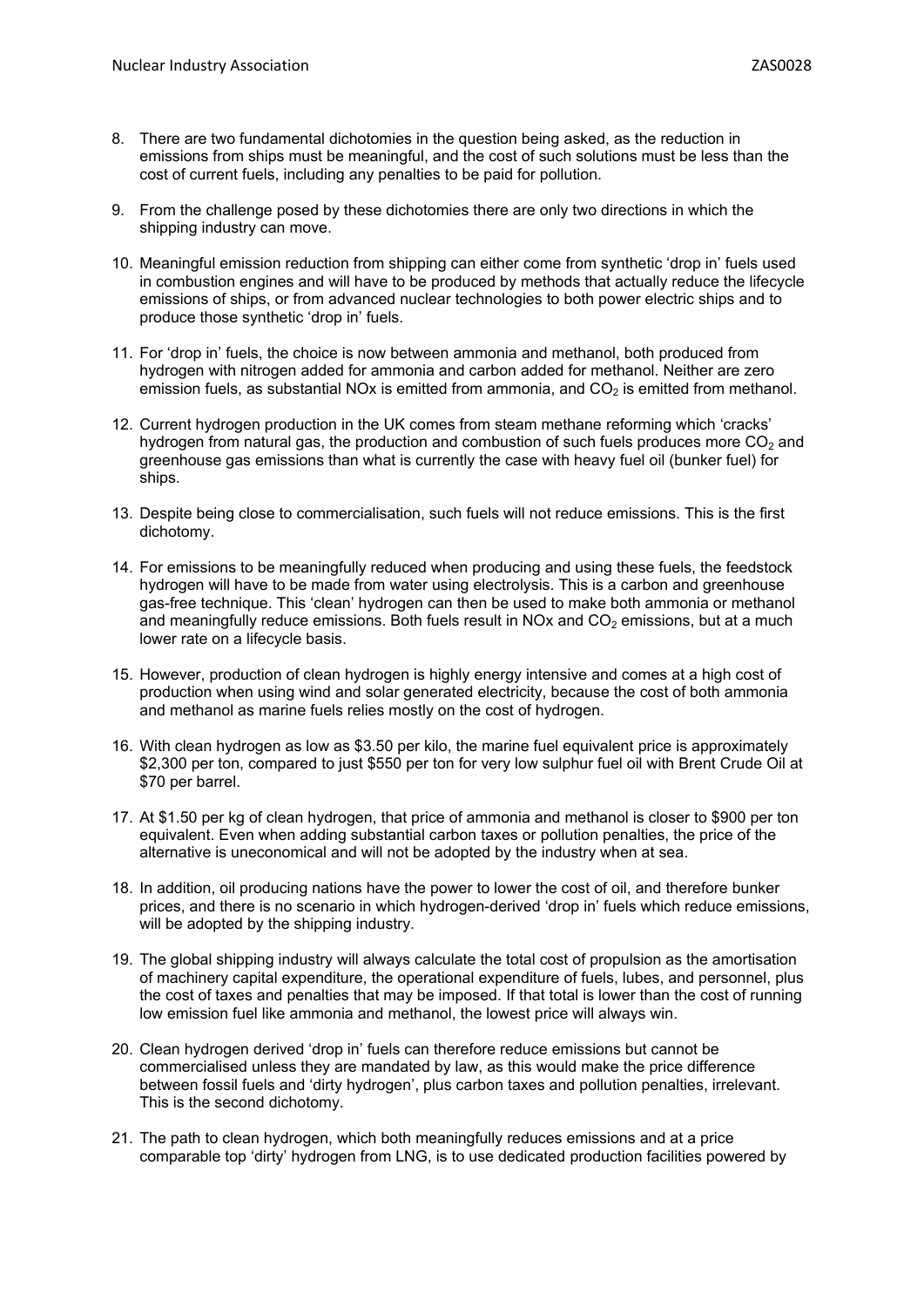AMR technologies and existing nuclear generated electricity combined with wind and solar generated power when available. Wind and solar cannot achieve the volumes required alone.

- 22. Nuclear power is a firm, low-carbon source of energy which, since Calder Hall was commissioned in 1956, has saved over one billion tonnes of carbon dioxide from being emitted into the atmosphere. Despite its characteristics, and history aboard defence vessels, nuclear has not been seriously considered or funded by the Government as a viable alternative to heavy fuel in the shipping industry.
- 23. Advanced modular reactors (AMRs) are purely zero-emission energy systems. They will emit no CO<sub>2</sub>, no greenhouse gases, nor any other airborne pollution. Issues related to reprocessing of spent fuels, end-of-life waste management, recycling and reuse of components and fuels are in advanced stages of design and will provide effective and sustainable solutions to cheap, clean energy production and consumption.
- 24. There are several suitable advanced modular reactors in development and the first designs of floating production facilities are being drawn in the UK today.
- 25. The first AMRs are on track to be deployed in the West between 2025 and 2030, and several show early promise of highly competitive pricing, making the prospect of economically driven emission reductions, where zero emissions come as standard, a distinct possibility.
- 26. The global shipping fleet is large and diverse, and we should not assume that one solution will fit all sizes and purposes.
- 27. The majority of emissions from ships comes from a fraction of the fleet. For example, around 7,300 ships will emit 47% all emissions in the shipping sector at design service speeds, and 17,100 ships will emit close to 80% of all emissions. Eliminating emissions from either of these sectors would meet the emission reduction targets for the industry as agreed under the Paris Agreement.
- 28. Given the scale of the issue and significant gap in the global market, the UK has a unique chance to position itself as a world-leader in R&D and regulation in this sector, and the Environmental Audit Committee (EAC) should encourage the Government to support and enable disruptive new technologies, such as nuclear-powered ships and nuclear-powered floating production of 'drop-in' fuels, as a priority.
- 29. Companies such as CORE POWER in the UK are proposing to eliminate emissions from the largest ships – the very ships contributing the most to the shipping sector's emissions – using compact and inherently safe molten salt reactors (m-MSRs), a type of Advanced Nuclear Technology. These would be electric ships, emitting nothing. This technology will be a reality soon, with a proof-of-concept reactor scheduled for 2025, and commercialisation and deployment expected from 2028/30.
- 30. The nuclear technology that CORE POWER is developing can be deployed in two ways. Firstly, as part of a floating production system of green ammonia or methanol, and secondly to power the largest vessels themselves, freeing them from the need to 'slow steam', or indeed, to ever take bunkers again.
- 31. This hits three key criteria of Government Net Zero policy:
	- **Compliance** there are mandates to decarbonise both in the shipping sector and wider economy. AMRs like the m-MSR can help hit key decarbonisation targets in shipping without compromising on efficiency. In fact, vessels fitted with m-MSR's can be used to power local infrastructure during port stays, such as gantry cranes and other equipment, in a process known as 'reverse cold-ironing', which has significant health benefits for these coastal communities.
	- **Disruptive technologies** innovation is vital to Net Zero and m-MSR powered ships are the future as they can positively disrupt the sector. Not only is nuclear a dispatchable source of powerful zero-carbon energy, but such ships can sail faster between ports while carrying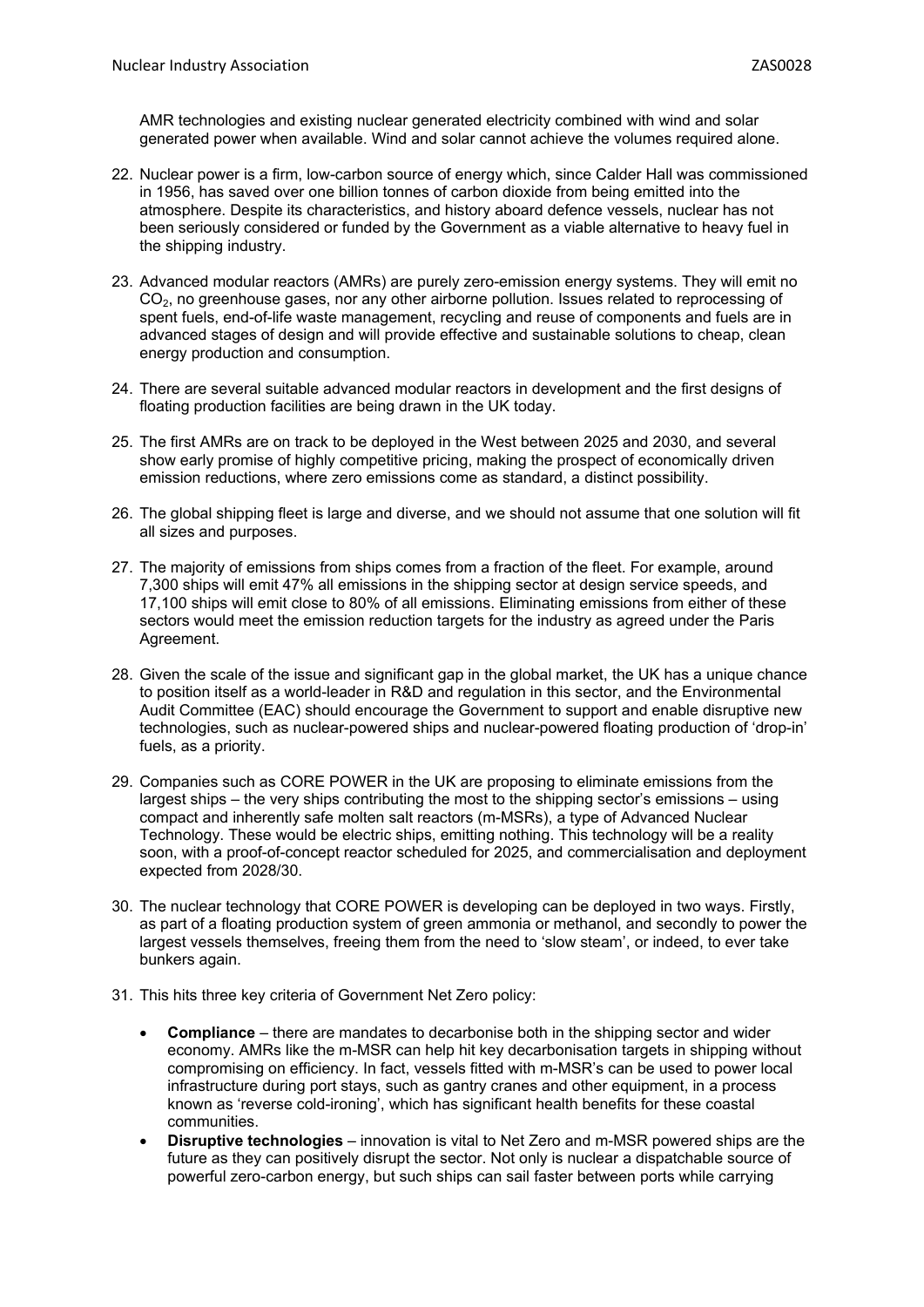more cargo, improve supply chain logistics, and will no longer require bunker stops. Shipping journeys could be faster, safer, and more efficient.

- **Green hubs** either by boosting UK maritime regions or the development of floating platforms that will be self-sufficient, nuclear technology will positively transform modern shipping methods and contribute significantly to the UK economy. These technologically advanced vessels will also require specialist recruitment and training for UK seafarers.
- 32. Deploying m-MSR power for large ships can help meet 69 of the 73 policy recommendations set out in the Department for Transport's *Maritime 2050: navigating the future* report, including maintaining and enhancing the attractiveness of the UK's regional maritime clusters and London as a global maritime professional services cluster, and boosting maritime SMEs and R&D capabilities in the sector.
- 33. We are at a point where decarbonising the shipping sector is no longer a 'nice to have' but a need. Due to the lack of visibility of this sector, shipping emissions have not been publicly considered a priority by the Government.
- 34. An important aspect of this is related to the work of the IMO Intersessional Working Group on Reduction of GHG Emissions from Ships (ISWG-GHG). In particular current IMO regulations (e.g., EEDI, EEXI, SEEMP) consider direct emissions only (tank to wake), disregarding indirect emissions (well to tank), and, in respect to GHG,  $CO<sub>2</sub>$  emissions alone, disregarding  $CH<sub>4</sub>$ , N<sub>2</sub>0 and black carbon.
- 35. In order to ensure shipping emissions are reduced, rather than displaced somewhere else, it is paramount that total lifecycle emissions ('well to wake') are considered, not only in respect to GHG but also in respect of pollutants affecting mortality, morbidity, and damages to the environment (e.g.,  $NO_x$ ,  $SO_x$ , PM etc). In this respect the UK Government should support current EU proposal (ISWG-GHG 9/2) aiming at introducing lifecycle guidelines to estimate well-to-wake greenhouse gas (GHG) emissions of sustainable alternative fuels, while at the same time proposing amendments and ameliorations widening the scope to include all pollutants, and not just GHG emissions only.
- 36. CORE POWER has developed a methodology to account for the total life cycle emission of ships which could be seamlessly applied to current IMO regulations. The methodology is based on recognised standards and studies of the externalities for onshore power generation. CORE POWER is willing to present and discuss the methodology to help frame a proposal to IMO ISWG-GHG in this respect.
- 37. Without a well-considered push for decarbonisation now, the UK will lose its chance to be a worldleader in this area and risks missing Net Zero by 2050. The UK will have access to a deployable AMR technology inside this decade, but the Government needs to act quickly to keep up with the rest of the world.
- 38. Focusing investments and legislative efforts on the largest, most polluting sectors of the shipping industry will reduce emissions the most and create the greatest competitive advantage for the UK maritime sector.
- 39. Joining the dots between current advanced reactor technology investments, current efforts to decarbonise shipping and the regulatory 'low hanging fruit' to enable modern, efficient, and environmentally friendly advanced nuclear to become the workhorse of international shipping can create a new future for the UK as the leading maritime nation.

**What further action is needed by the International Maritime Organization to drive emissions reductions? What can the UK Government do to drive international action on emissions?**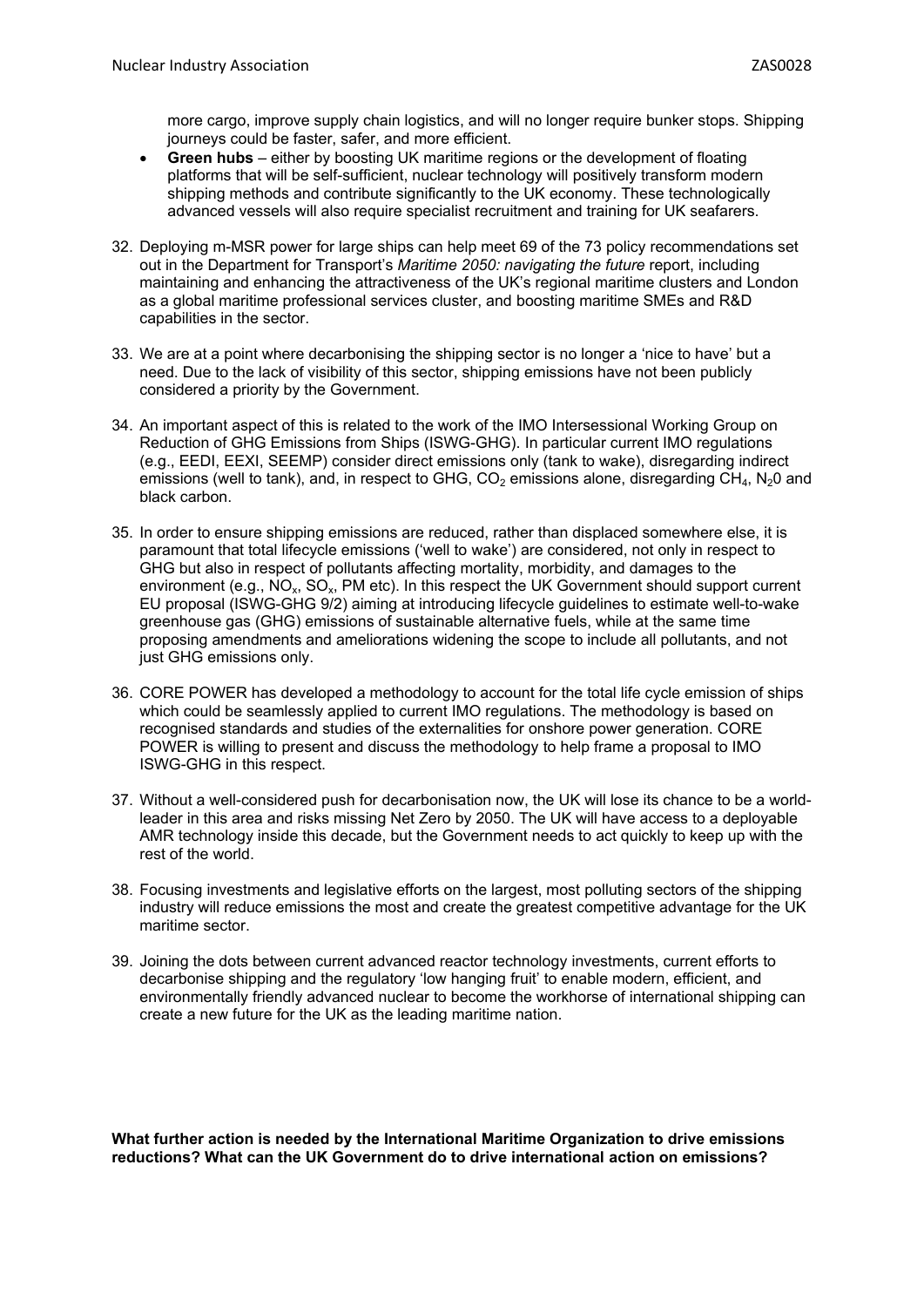## **How should the UK define its ownership of shipping emissions (i.e., arrivals, departures or both) in order to include them in legislative targets?**

- 40. Since this EAC committee request for information was issued, the UK Government has in fact taken a major step forward in this area by launching, through the UK Maritime Coastguard Agency (which is the UK representative at the IMO), a consultation on the draft Merchant Shipping (Nuclear Ships) Regulations 2021.
- 41. Effectively, the UKMCA is looking to validate a proposal which would see SOLAS Chapter 8 (which includes resolution A.491.XII), pass into law in the UK.
- 42. SOLAS Ch 8 was ratified by all but 2 members of the IMO in 1981 and is the de-facto global standard for operating a nuclear-powered ship. However, SOLAS Ch 8 was devised in the 1970s with the technology of that time in mind. The rules set out need to be reviewed and modernised so that modern and efficient AMR technologies can be considered for shipping. Bringing SOLAS Ch 8 into law opens the door for the UK to promote a modernisation of those rules.
- 43. The Code should be updated to cover the new generation of AMR technologies which could be fitted on floating production units and vessels from the end of the decade onwards. This should be done in time to place the suggested amendments before the 2024-25 session of the IMO Maritime Safety Committee.
- 44. This action at IMO level, which the MCA must deliver to bring SOLAS Ch 8 into law to lay a path for modern technology, should be promoted in collaboration with other major powers such as the US, France and others including Japan and South Korea so that we can see the modernisation of a major part of the regulatory framework needed to eliminate emissions from shipping.
- 45. There is substantial support for AMR technologies in the private commercial maritime sector spread across the UK, North America, Europe, and the Far East.
- 46. To cement a leadership position in the reduction, and eventual elimination, of seaborne emissions, the UK should consider a timeline for reduction to zero global emissions, not just net zero emissions in UK waters.
- 47. This would spur substantial inward private sector investment in the UK and rapid deployment of zero emission energy technologies, not just in the maritime sector. What works at sea will work on land.

## **How effective will the global offsetting scheme for the UK and EU ETS be at stimulating technology improvement and/or behaviour change to reduce emissions from shipping?**

- 48. Extending the UK and EU ETS to cover emissions from shipping, in our view, would help put the necessary pressure on the shipping industry to decarbonise, and for technologies such as the molten salt reactors being developed by CORE POWER to flourish and give the UK a clear advantage in terms of its Net Zero target, creating the right environment for disruptive technologies in shipping to be launched here.
- 49. Shipowners and operators consider ETS as carbon taxes and will approach the system in the same way they consider parking tickets. If the cost of wrongful parking and getting a ticket is less than the cost of compliance, they will always take the ticket. If polluting and paying the penalty is cheaper than compliance, they will pollute.
- 50. Similarly, if the aim of carbon taxes and offsetting schemes is to level the playing field between fossil fuels and 'drop in' fuels, the power of oil producing nations to pump more oil and undercut the price of synthetic fuels will inevitably endure for longer than the industry can afford to pay the price of 'drop in' fuels, regardless of how high carbon taxes are set. Invariably, the source of bona fide carbon offsets will diminish.
- 51. AMR technologies that can be deployed in the maritime sector are by nature zero emission energy systems which could also generate offsets and carbon credits.